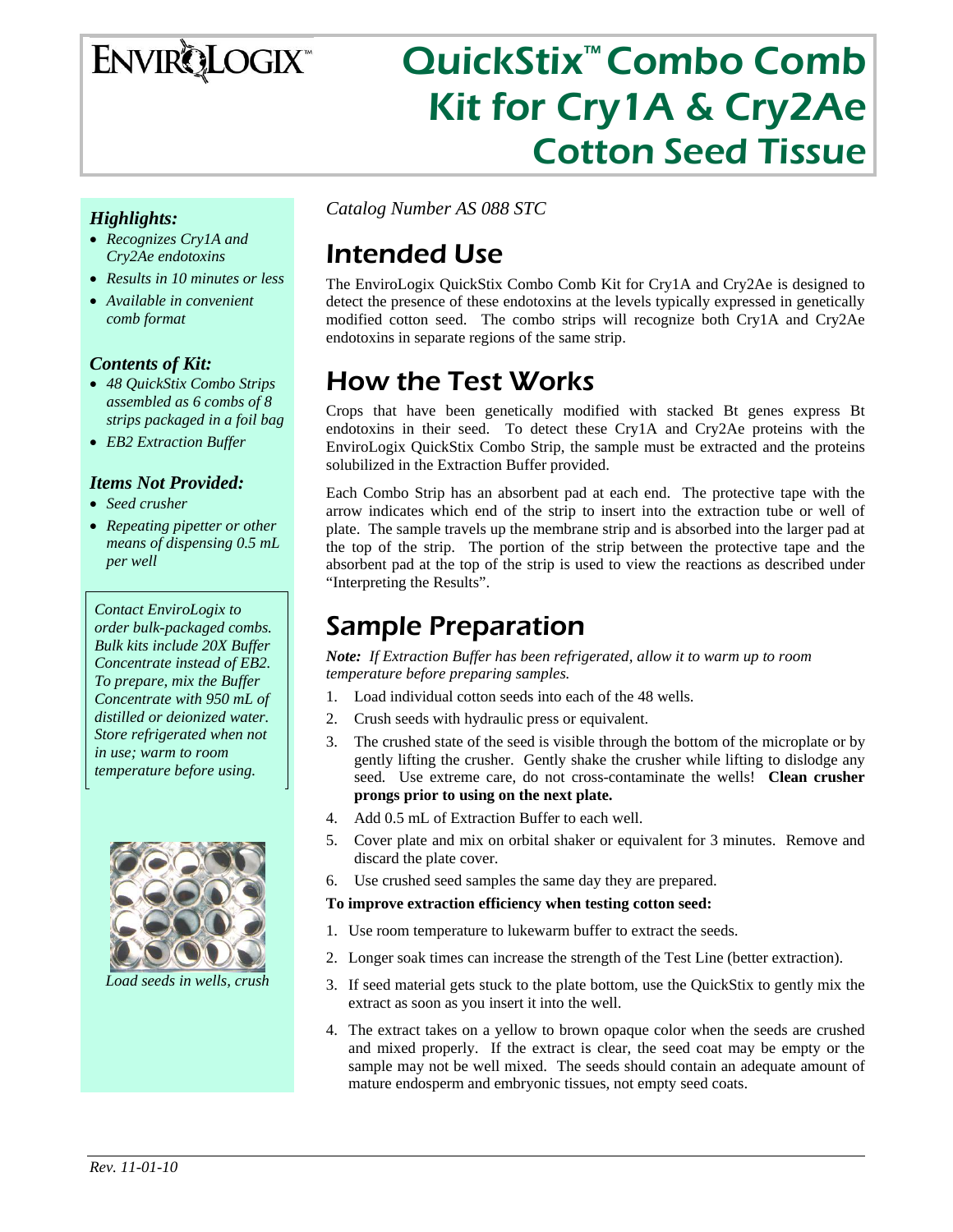





*Insert Comb into plate* 

# How to Run the QuickStix Comb Test

- 1. Allow refrigerated foil bag to come to room temperature before opening. Remove the QuickStix Combo Combs to be used. A blank space is provided to label each Comb if desired. Avoid bending the strips.
- 2. Place the combs into the wells with the colored tape facing you. The sample will travel up the strip.
- 3. Allow the strip to develop for 10 minutes before making final assay interpretations. Positive sample results may become obvious much more quickly.
- 4. Remove the Comb from the wells to read. To retain the strips, cut off and discard the bottom section of the strips covered by the arrow tape.

Control Cry1 Cry2Ae

### Interpreting the Results

Development of the Control Line within 10 minutes indicates that the strip has functioned properly. Any strip that does not develop a Control Line should be discarded and the sample re-tested using another strip.

**One Line** – If the extract is from a negative sample, the strip will only show the Control Line. Development of the Control Line within 10 minutes indicates that the strip has functioned properly. Any strip that does not develop a Control Line should be discarded, and the sample re-tested using another strip.

**Three Lines** – If the extract is from a sample containing both Cry2Ae and Cry1A proteins, a total of three lines will appear.

valid *Any clearly discernable pink Test Line is* 

*considered positive* 

*Interpretation Guide* 

**Two Lines** – If the extract contains either Cry2Ae or Cry1A proteins, the

strip will develop two lines. To identify the positive Test Line, compare the strip to the Interpretation Guide.

Extracts containing Cry1A protein will exhibit a Test Line about 5 mm below the Control Line; extracts containing Cry2Ae protein will exhibit a Test Line about 10 mm below the Control Line.

## Kit Storage

This Kit can be stored at room temperature, or refrigerated for a longer shelf life. Please note the shelf life on the kit box for each storage temperature. The kit may be used in field applications; however, prolonged exposure to high temperatures may adversely affect the test results. Do not open the foil bag until ready to use the test strips.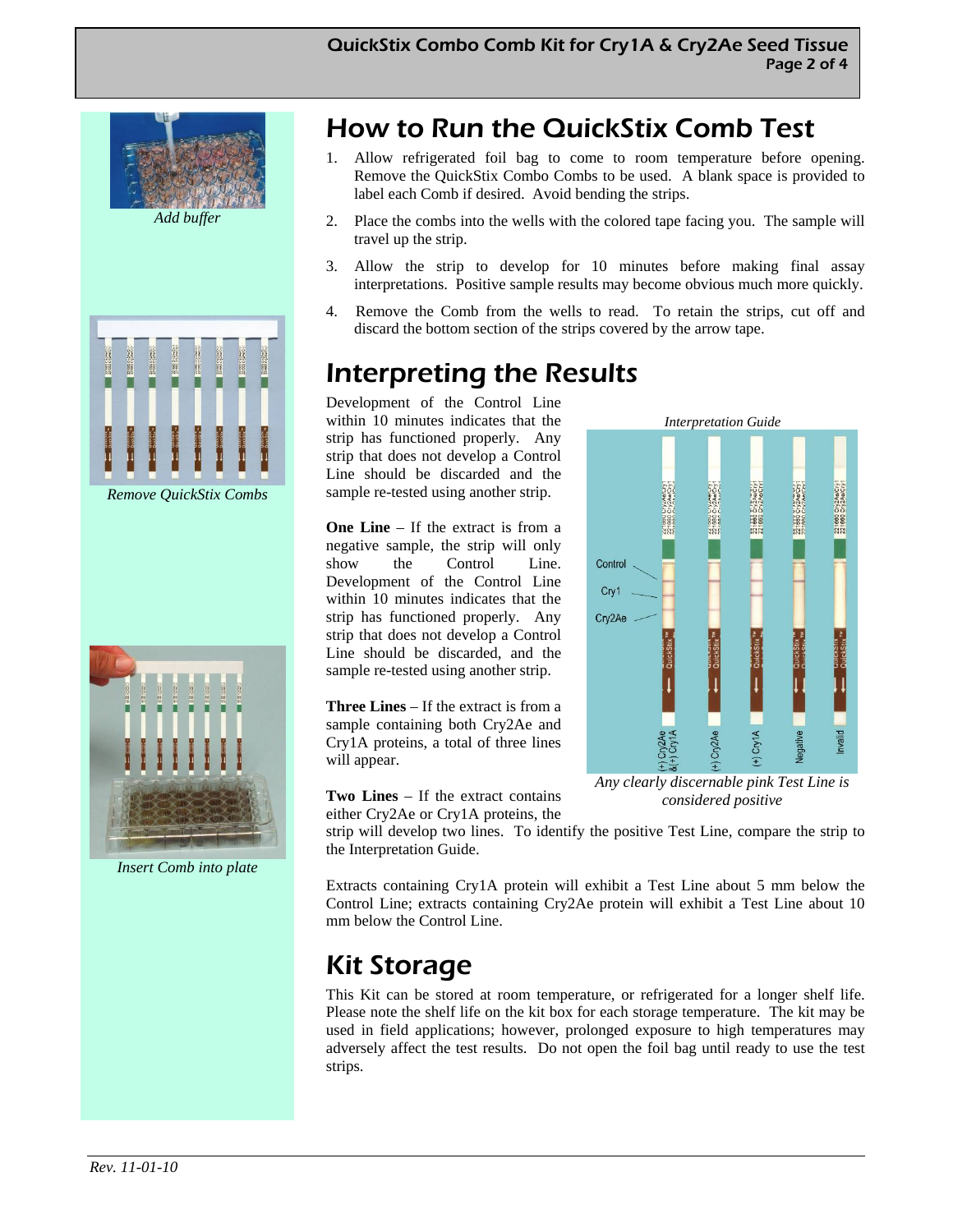

### Precautions and Notes

- This kit is designed for screening for presence or absence only and is not meant to be quantitative.
- As with all tests, it is recommended that results be confirmed with an alternate method if necessary.
- The assay has been optimized using the protocol and buffer provided in the kit. Deviation from this protocol may invalidate the results of the test.
- The results generated through the proper use of this kit reflect the condition of the working sample directly tested. Extrapolation as to the condition of the originating lot from which the working sample was derived should be based on sound sampling procedures and statistical calculations which address random sampling effects, non-random seed lot sampling effects, and assay system uncertainty. A negative result obtained when properly testing the working sample does not necessarily mean the originating lot is entirely negative for the analyte or protein in question.
- A negative result with this kit does not mean that the sampled tissue has not been otherwise genetically modified.
- Warning: a strong positive result may safely be interpreted in as little as 2 minutes after sample addition. It is not safe, however, to conclude that a sample is negative before a full 10 minutes has elapsed, as a weak positive sample may require the full 10 minutes for a distinct Test Line to appear.
- Protect all components from hot or cold extremes of temperature when not in use. Do not leave in direct sunlight or in vehicle.